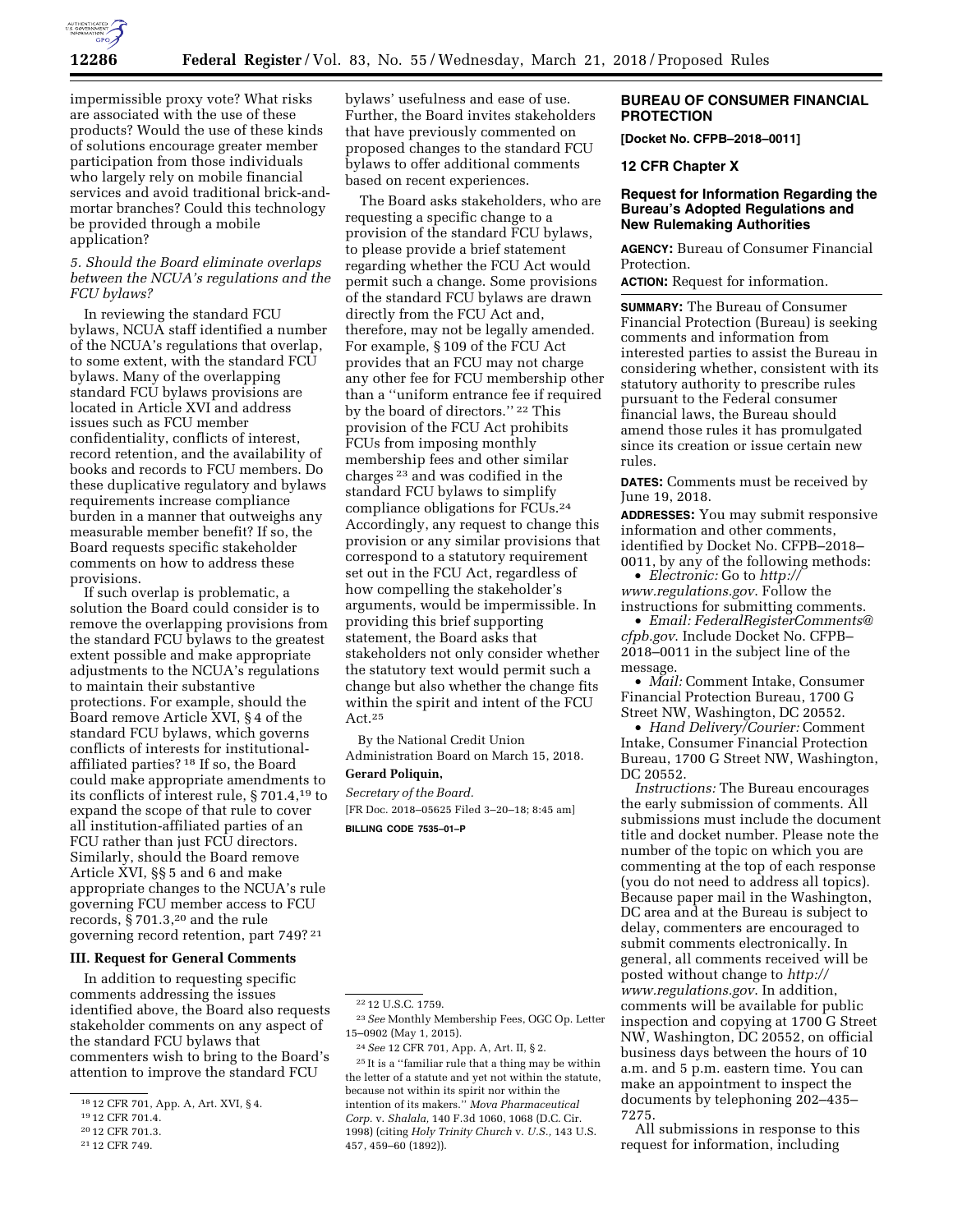attachments and other supporting materials, will become part of the public record and subject to public disclosure. Proprietary information or sensitive personal information, such as account numbers or Social Security numbers, or names of other individuals, should not be included. Submissions will not be edited to remove any identifying or contact information.

# **FOR FURTHER INFORMATION CONTACT:**

Thomas L. Devlin and Kristin McPartland, Senior Counsels, Office of Regulations, at 202–435–7700. If you require this document in an alternative electronic format, please contact *[CFPB](mailto:CFPB_Accessibility@cfpb.gov)*\_ *[Accessibility@cfpb.gov](mailto:CFPB_Accessibility@cfpb.gov)*.

**SUPPLEMENTARY INFORMATION:** Congress established the Bureau in the Dodd-Frank Wall Street Reform and Consumer Protection Act (Dodd-Frank Act) and therein set forth the Bureau's purpose, objectives, and functions.1 Pursuant to that Act, on July 21, 2011, the ''consumer financial protection functions'' previously vested in certain other Federal agencies transferred to the Bureau.2 The term ''consumer financial protection function'' is defined to include ''all authority to prescribe rules or issue orders or guidelines pursuant to any Federal consumer financial law, including performing appropriate functions to promulgate and review such rules, orders, and guidelines."<sup>3</sup> The Dodd-Frank Act in turn defines Federal consumer financial law broadly to include ''the provisions of [title X of the Dodd-Frank Act], the enumerated consumer laws, the laws for which authorities are transferred under subtitles F and H, and any rule or order prescribed by the Bureau under [title X], an enumerated consumer law, or pursuant to the authorities transferred under subtitles F and H.'' 4

Accordingly, Congress generally transferred to the Bureau rulemaking authority for Federal consumer financial laws previously vested in certain other Federal agencies, and the Bureau thereafter assumed responsibility over

3 12 U.S.C. 5581(a)(1).

the various regulations that these agencies had issued under this rulemaking authority (the ''Inherited Regulations'').5 The Dodd-Frank Act also provided new rulemaking authorities to the Bureau under the Federal consumer financial laws.6 Since the Bureau's creation, it has prescribed a number of rules under Federal consumer financial law in rulemakings mandated by Congress, as well as in discretionary rulemakings. These Bureau-issued rules and the new authorities created under the Dodd-Frank Act are referred to collectively in this RFI as the ''Adopted Regulations.'' The Adopted Regulations have often amended the Inherited Regulations.

*The Bureau's Rulemaking Authority.*  The Dodd-Frank Act states that the Bureau is authorized to ''exercise its authorities under Federal consumer financial law to administer, enforce, and otherwise implement the provisions of Federal consumer financial law.'' 7 The Dodd-Frank Act further authorizes the Director of the Bureau to prescribe rules as may be necessary or appropriate to enable the Bureau to administer and carry out the purposes and objectives of the Federal consumer financial laws, which include enumerated consumer laws as well as provisions of the Dodd-Frank Act, and to prevent evasions thereof.8

*Existing Bureau Work to Examine Adopted Regulations.* Section 1022(d) of the Dodd-Frank Act requires the Bureau to conduct an assessment of each significant rule or order adopted by the Bureau under Federal consumer financial law. The Bureau must publish a report of the assessment not later than five years after the effective date of such rule or order. The assessment must address, among other relevant factors, the rule's effectiveness in meeting the purposes and objectives of title X of the Dodd-Frank Act and the specific goals stated by the Bureau. The assessment also must reflect available evidence and any data that the Bureau reasonably may collect. Before publishing a report of its assessment, the Bureau must invite public comment on recommendations for modifying, expanding, or

eliminating the significant rule or order.9 More generally, the Dodd-Frank Act also states that the Bureau is authorized to exercise its authorities under Federal consumer financial law for, among other objectives, ''ensuring that, with respect to consumer financial products and services . . . outdated, unnecessary, or unduly burdensome regulations are regularly identified and addressed in order to reduce unwarranted regulatory burdens.'' 10 As discussed further below, the Bureau has issued three Requests for Information to date announcing section 1022(d) assessments of specific Adopted Regulations and seeking comment on the assessments.

# **Overview of This Request for Information**

The Bureau is using this request for information (RFI) to seek public input regarding the substance of the Adopted Regulations, including whether the Bureau should issue additional rules. The Bureau encourages comments from all interested members of the public. The Bureau anticipates that the responding public may include (among others) entities and their service providers subject to Bureau rules, trade associations that represent these entities, individual consumers, consumer advocates, regulators, and researchers or members of academia.

The Bureau previously issued an RFI regarding its rulemaking processes, and plans to issue an RFI about the Bureau's regulatory implementation and guidance functions. The Bureau also plans to issue an RFI regarding the Inherited Regulations. Accordingly, the purpose of this RFI is to seek feedback on the content of the Adopted Regulations, not the Bureau's rulemaking processes, implementation initiatives that occur after the issuance of a final rule, or the Inherited Regulations. Also please note that the Bureau is not requesting comment on any pending rulemaking for which the Bureau has issued a Notice of Proposed Rulemaking or otherwise solicited public comment.

*The Adopted Regulations.* The Adopted Regulations include rulemakings adopted under Federal consumer financial law and issued by the Bureau since the designated transfer date in 2011, including rules that were adopted pursuant to specific instructions from Congress.11 The term

<sup>1</sup>Public Law 111–203, 124 Stat. 2081 (2010) (codified at 15 U.S.C. 1693a *et seq.*). Section 1021 of the Dodd-Frank Act states that the Bureau shall seek to implement and, where applicable, enforce Federal consumer financial law consistently for the purpose of ensuring that all consumers have access to markets for consumer financial products and services and that markets for consumer financial products and services are fair, transparent, and competitive. Section 1021 also authorized the Bureau to exercise its authorities under Federal consumer financial law for the purposes of ensuring that, with respect to consumer financial products and services, five specific objectives are met. 12 U.S.C. 5511.

<sup>2</sup> 12 U.S.C. 5581.

<sup>4</sup> 12 U.S.C. 5481(14).

<sup>5</sup>The Bureau generally restated these regulations first through a series of interim final rules published in the **Federal Register** and subsequently through a final rule. 81 FR 25323 (Apr. 28, 2016). Bureau rules are generally set forth in title 12, Chapter X of the Code of Federal Regulations.

<sup>6</sup>For example, section 1089 of the Dodd-Frank Act amended the Fair Debt Collection Practices Act to authorize the Bureau to ''prescribe rules with respect to the collection of debts by debt collectors,'' as defined in the Act. *See* 15 U.S.C. 1692*l*(d); 78 FR 67847, 67852 (Nov. 12, 2013).

<sup>7</sup> 12 U.S.C. 5512(a).

<sup>8</sup> 12 U.S.C. 5512(b)(1).

<sup>9</sup> 12 U.S.C. 5512(d).

<sup>10</sup> 12 U.S.C. 5511(b)(3).

<sup>11</sup>Examples of larger rules issued by the Bureau that would fall under the definition of ''Adopted Continued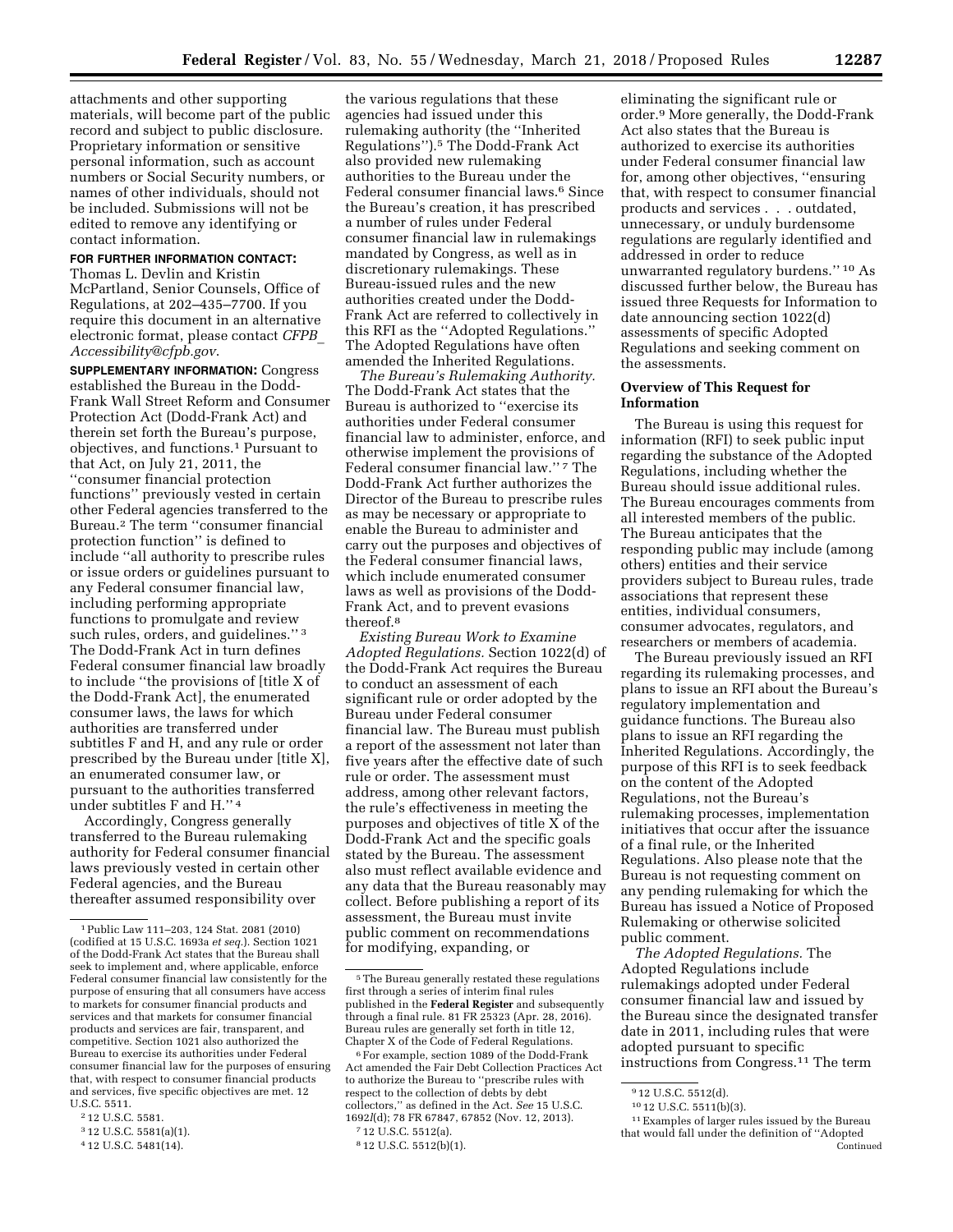also includes new rulemaking authorities given to the Bureau by the Dodd-Frank Act under the Federal consumer financial laws. The Adopted Regulations generally include all final rulemakings that the Bureau issued after providing notice and seeking public comment, including any accompanying Official Interpretations (commentary) issued by the Bureau. However, the Bureau is not requesting feedback at this time on its 2015 rule under the Home Mortgage Disclosure Act (nor that rule's subsequent amendments) 12 or its 2017 rule entitled ''Payday, Vehicle Title, and Certain High-Cost Installment Loans,'' 13 because the Bureau has previously announced that it intends to engage in rulemaking processes to reconsider those rules.

The Bureau also previously has announced that it is conducting assessments, pursuant to section 1022(d) of the Dodd-Frank Act, of certain final Bureau rules concerning remittance transfers, mortgage servicing under the Real Estate Settlement Procedures Act, and ability-to-repay and qualified mortgage standards.14 As part of those assessments, the Bureau previously solicited recommendations for modifying, expanding, or eliminating these rules in accordance with section 1022(d)(3). The Bureau will consider for purposes of this RFI, and to the extent relevant, all comments previously received in connection with the assessments. Although respondents to this RFI are free to comment on those rules currently under assessment, respondents should not feel any obligation to include in their responses to this RFI suggestions or observations previously made in the context of those assessments.

#### **Suggested Topics for Commenters**

To allow the Bureau to more effectively evaluate suggestions, the Bureau requests that, where possible, comments include:

• Specific suggestions regarding any potential updates or modifications to the Adopted Regulations, consistent with the laws providing the Bureau with

12 80 FR 66127 (Oct. 28, 2015), as subsequently amended.

13 82 FR 54472 (Nov. 17, 2017).

14 77 FR 6194 (Feb. 7, 2012), 78 FR 10695 (Feb. 14, 2013), and 78 FR 6408 (Jan. 30, 2013), each as subsequently amended.

rulemaking authority and the Bureau's regulatory and statutory purposes and objectives, and including, in as much detail as possible, the nature of the requested change, and supporting data or other information on impacts and costs of the Adopted Regulations and on the suggested changes thereto; and

• Specific identification of any aspects of the Adopted Regulations that should not be modified, consistent with the laws providing the Bureau with rulemaking authority and the Bureau's regulatory and statutory purposes and objectives, and including, in as much detail as possible, supporting data or other information on impacts and costs, or information related to consumer and public benefit resulting from these rules.

The following list represents a preliminary attempt by the Bureau to identify considerations relevant in determining where modifications of the Adopted Regulations or further exercise of the Bureau's rulemaking authorities may be appropriate. This nonexhaustive list is meant to assist in the formulation of comments and is not intended to restrict the issues that may be addressed. The Bureau requests that, in addressing these questions or others, commenters identify with specificity the Bureau rules at issue, providing legal citations to specific regulations or statutes where appropriate and available. The Bureau invites commenters to identify the products or services that would be affected by any recommendations made by those commenters. Please feel free to comment on some or all of the questions below and on some or all of the Adopted Regulations, but be sure to indicate on which area you are commenting. The Bureau encourages commenters to make their best efforts to limit their comments to the Adopted Regulations; however, the Bureau will consider all comments received under the Inherited Regulations and Adopted Regulations RFIs together.

From all of the suggestions, commenters are requested to offer their highest priorities, along with their explanation of how or why they have prioritized suggestions. Commenters are asked to single out their top priority. Suggestions should focus on revisions that the Bureau could implement consistent with its authorities and without Congressional action.

The Bureau is seeking feedback on all aspects of the Adopted Regulations, including but not limited to:

1. Aspects of the Adopted Regulations that:

a. Should be tailored to particular types of institutions or to institutions of a particular size;

b. Create unintended consequences;

c. Overlap or conflict with other laws or regulations in a way that makes it difficult or particularly burdensome for institutions to comply;

d. Are incompatible or misaligned with new technologies, including by limiting providers' ability to deliver, electronically, mandatory disclosures or other information that may be relevant to consumers; or

e. Could be modified to provide consumers greater protection from the incidence and effects of identity theft.

2. Changes the Bureau could make to the Adopted Regulations, consistent with its statutory authority, to more effectively meet the statutory purposes and objectives set forth in the Federal consumer financial laws, as well as the Bureau's specific goals for the particular Adopted Regulation.

3. Changes the Bureau could make to the Adopted Regulations, consistent with its statutory authority, that would advance the following statutory purposes and objectives as set forth in section 1021 of the Dodd-Frank Act:

a. The statutory purposes set forth in section 1021(a) are:

i. All consumers have access to markets for consumer financial products and services; and

ii. Markets for consumer financial products and services are fair, transparent, and competitive.

b. The statutory objectives set forth in section 1021(b) are:

i. Consumers are provided with timely and understandable information to make responsible decisions about financial transactions;

ii. Consumers are protected from unfair, deceptive, or abusive acts and practices and from discrimination;

iii. Outdated, unnecessary, or unduly burdensome regulations are regularly identified and addressed in order to reduce unwarranted regulatory burdens;

iv. Federal consumer financial law is enforced consistently in order to promote fair competition; and

v. Markets for consumer financial products and services operate transparently and efficiently to facilitate access and innovation.

4. Pilots, field tests, demonstrations, or other activities that the Bureau could launch to better quantify benefits and costs of potential revisions to the Adopted Regulations, or to make compliance with the Adopted Regulations more efficient and effective.

5. Areas where the Bureau has not exercised the full extent of its rulemaking authority in connection with a specific Adopted Regulation or with regard to rulemaking authorities created by the Dodd-Frank Act under

Regulations'' include the rules the Bureau promulgated pursuant to the Dodd-Frank Act to govern mortgage servicing, mortgage origination, integrated mortgage disclosures, and remittance transfers, and also include discretionary rules the Bureau has adopted such as the rule governing prepaid accounts. This list is non-exclusive; a full list of final rules issued by the Bureau is available at *[https://www.consumerfinance.gov/policy](https://www.consumerfinance.gov/policy-compliance/rulemaking/final-rules/)[compliance/rulemaking/final-rules/](https://www.consumerfinance.gov/policy-compliance/rulemaking/final-rules/)*.